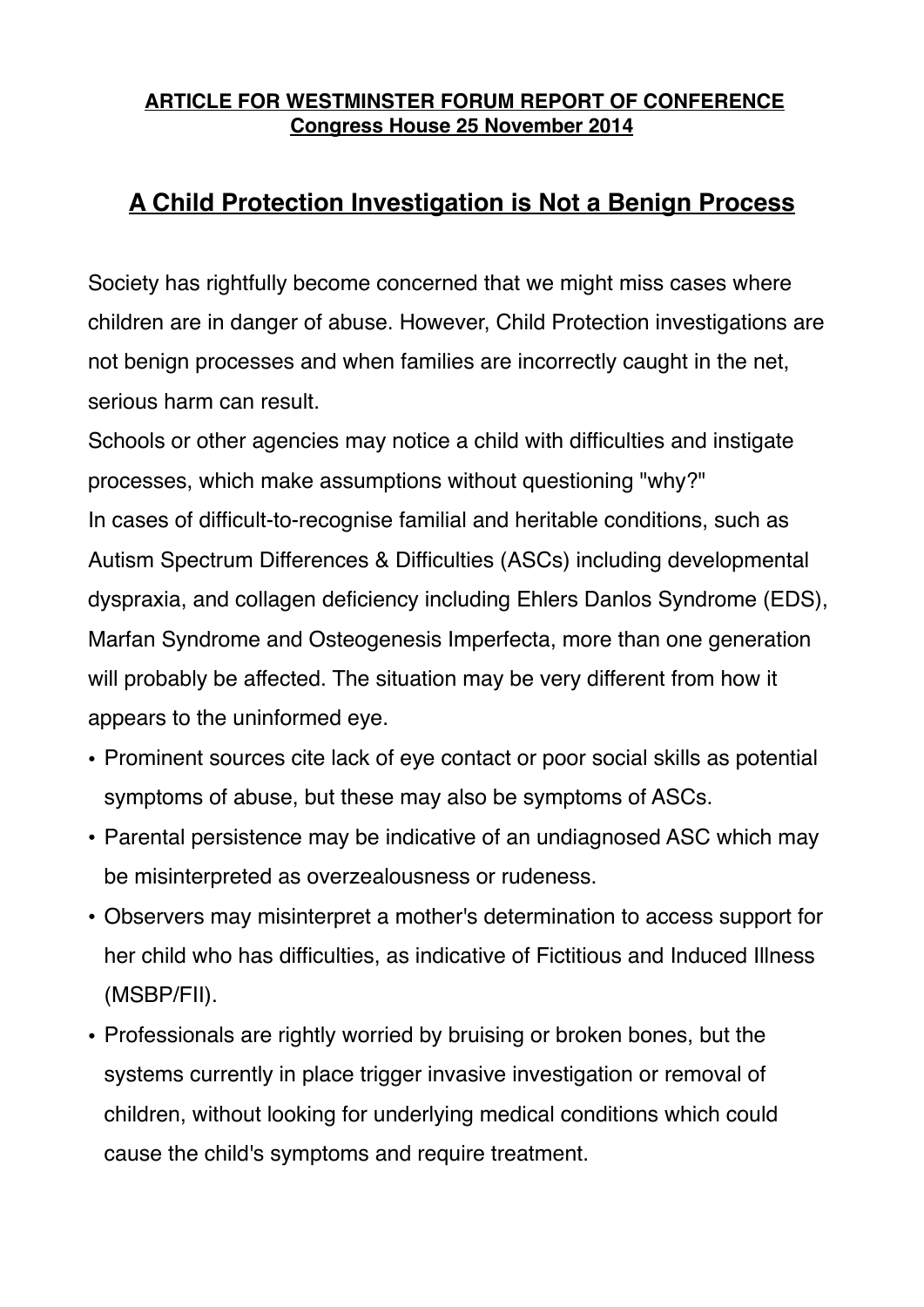- Conditions which cause easy bruising or breakages, may also cause clumsiness and therefore increase the likelihood of damage.
- Families may have untidy homes or disorganised lives because of illness or disability, but they are often judged without any effort to understand why.

Research suggesting that children with disabilities are sometimes abused, has led to increased surveillance of families with disability. Commensurate training is needed to enable education, health and social services personnel to identify hidden disabilities and to understand the emotional, social and financial impact on all family members, including young carers and siblings.

Attempts at interagency working appear to mean that many people are functioning outside their area of expertise and experience, resulting in mistakes. Organisations and professionals concerned with ASCs and with EDS and related disorders are concerned that they are hearing of more and more cases of erroneous accusation of FII amongst affected families. A few months into the ECHP pilots, support agencies observed an increase in investigation of families with chronic illness and hidden disability.

> Effects of such investigations include: inability of child or parent to access appropriate healthcare, isolation and bullying, educational disruption, undermining of family and community relationships, loss of career precipitating financial meltdown and loss of home or inappropriate removal of a child to care or adoption.

We have seen cases where hormonal imbalance surrounding essential gynaecological surgery, has resulted in accusations of maternal mental illness and actual or attempted removal of their children.